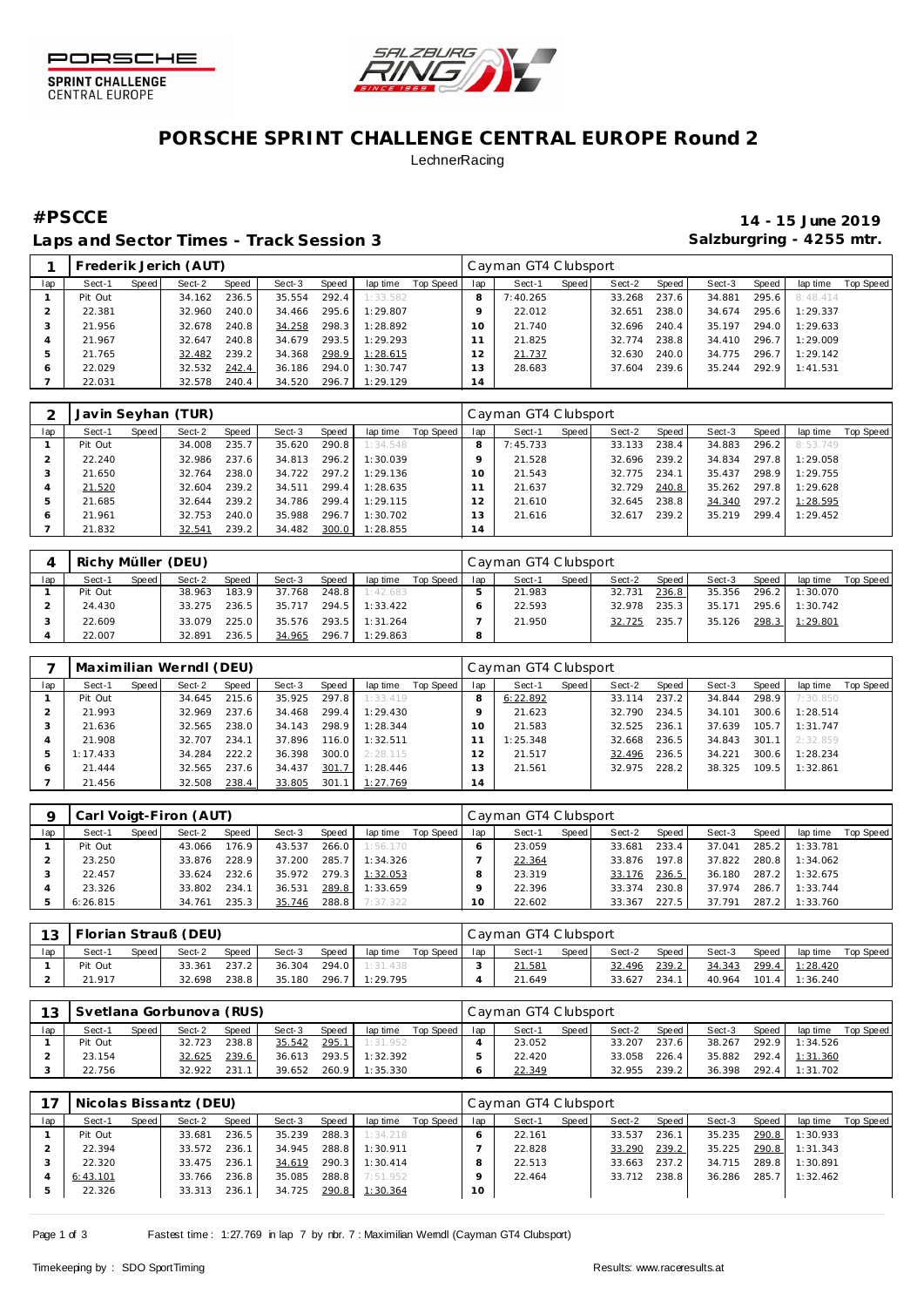



### **PORSCHE SPRINT CHALLENGE CENTRAL EUROPE Round 2 LechnerRacing**

# **#PSCCE 14 - 15 June 2019** Laps and Sector Times - Track Session 3 **Salzburgring - 4255 mtr.** And Salzburgring - 4255 mtr.

| 18  | Klaus Kiese (DEU) |       |        |       |        |       |          |           |          | Cayman GT4 Clubsport |       |        |       |        |       |          |           |
|-----|-------------------|-------|--------|-------|--------|-------|----------|-----------|----------|----------------------|-------|--------|-------|--------|-------|----------|-----------|
| lap | Sect-1            | Speed | Sect-2 | Speed | Sect-3 | Speed | lap time | Top Speed | lap      | Sect-1               | Speed | Sect-2 | Speed | Sect-3 | Speed | lap time | Top Speed |
|     | Pit Out           |       | 35.504 | 220.9 | 38.278 | 289.8 | 1:41.125 |           |          | 6:50.532             |       | 33.433 | 232.6 | 38.041 | 286.7 | 8:02.006 |           |
|     | 22.857            |       | 33.617 | 232.3 | 36.411 | 289.3 | 1:32.885 |           |          | 22.730               |       | 33.533 | 231.9 | 37.526 | 288.3 | 1:33.789 |           |
|     | 22.310            |       | 33.250 | 233.0 | 36.133 | 294.5 | 1:31.693 |           | $\Omega$ | 22.700               |       | 33.337 | 233.0 | 36.922 | 288.8 | 1:32.959 |           |
| 4   | 22.086            |       | 34.311 | 233.4 | 36.193 | 289.3 | 1:32.590 |           |          | 22.439               |       | 34.122 | 226.1 | 37.083 | 290.3 | 1:33.644 |           |
| 5   | 22.281            |       | 33.431 | 233.8 | 36.199 | 290.3 | 1:31.911 |           |          | 22.659               |       | 34.360 | 233.4 | 36.212 | 290.8 | 1:33.231 |           |
| O   | 23.189            |       | 33.178 | 233.8 | 35.875 | 284.2 | 1:32.242 |           | Ε.       | 22.416               |       | 34.044 | 232.6 | 41.059 | 289.3 | 1:37.519 |           |
|     | 22.652            |       | 33.216 | 232.3 | 36.306 | 290.8 | 1:32.174 |           | 14       |                      |       |        |       |        |       |          |           |

| 26  |         |       | Markus Sattler (DEU) |       |        |       |          |           |     | Cayman GT4 Clubsport |       |        |       |        |       |          |           |
|-----|---------|-------|----------------------|-------|--------|-------|----------|-----------|-----|----------------------|-------|--------|-------|--------|-------|----------|-----------|
| lap | Sect-1  | Speed | Sect-2               | Speed | Sect-3 | Speed | lap time | Top Speed | lap | Sect-1               | Speed | Sect-2 | Speed | Sect-3 | Speed | lap time | Top Speed |
|     | Pit Out |       | 37.832               | 180.9 | 38.645 | 287.7 | 1:39.795 |           |     | 6:30.744             |       | 33.384 | 238.4 | 35.160 | 294.0 | 7:39.288 |           |
|     | 22.123  |       | 33.265               | 236.5 | 35.811 | 292.4 | 1:31.199 |           |     | 21.882               |       | 33.204 | 237.2 | 34.875 | 294.5 | 1:29.961 |           |
|     | 21.869  |       | 33.305               | 235.3 | 36.307 | 243.6 | 1:31.481 |           | 10  | 21.935               |       | 33.221 | 236.5 | 35.269 | 296.2 | 1:30.425 |           |
|     | 23.649  |       | 33.130               | 237.6 | 35.092 | 294.0 | 1:31.871 |           |     | 21.701               |       | 33.105 | 237.2 | 34.852 | 293.5 | 1:29.658 |           |
|     | 22.077  |       | 33.168               | 216.5 | 35.921 | 294.0 | 1:31.166 |           |     | 21.828               |       | 33.140 | 236.8 | 34.610 | 295.1 | 1:29.578 |           |
| 6   | 22.021  |       | 33.141               | 236.1 | 35.329 | 290.3 | 1:30.491 |           | 13  | 22.657               |       | 33.357 | 238.0 | 34.912 | 294.0 | 1:30.926 |           |
|     | 22.081  |       | 33.241               | 228.6 | 35.143 | 293.5 | 1:30.465 |           | 14  | 22.032               |       | 33.236 | 237.2 | 34.929 | 295.1 | 1:30.197 |           |

| 28            |          |       | Freddy Kremer (DEU) |       |        |       |          |           |     | Cayman GT4 Clubsport |       |        |        |        |       |          |           |
|---------------|----------|-------|---------------------|-------|--------|-------|----------|-----------|-----|----------------------|-------|--------|--------|--------|-------|----------|-----------|
| lap           | Sect-1   | Speed | Sect-2              | Speed | Sect-3 | Speed | lap time | Top Speed | lap | Sect-1               | Speed | Sect-2 | Speed  | Sect-3 | Speed | lap time | Top Speed |
|               | Pit Out  |       | 35.798              | 222.9 | 37.291 | 291.9 | 1:36.558 |           |     | 21.866               |       | 32.948 | 237.21 | 35.200 | 295.6 | 1:30.014 |           |
|               | 22.073   |       | 33.465              | 236.1 | 36.636 | 294.0 | 1:32.174 |           |     | 21.679               |       | 32.806 | 238.0  | 35.411 | 298.3 | 1:29.896 |           |
|               | 21.896   |       | 33.023              | 234.9 | 36.112 | 294.5 | 1:31.031 |           | 10  | 21.931               |       | 32.873 | 237.6  | 35.716 | 296.7 | 1:30.520 |           |
|               | 21.826   |       | 33.147              | 235.7 | 35.668 | 296.7 | 1:30.641 |           |     | 21.644               |       | 32.786 | 236.8  | 35.199 | 296.7 | 1:29.629 |           |
| $\mathcal{P}$ | 21.988   |       | 33.017              | 236.8 | 37.791 | 295.6 | 1:32.796 |           |     | 21.803               |       | 32.895 | 237.2  | 35.562 | 295.6 | 1:30.260 |           |
| 6             | 21.910   |       | 32.797              | 239.6 | 35.335 | 298.9 | 1:30.042 |           | 13  | 21.772               |       | 32.963 | 237.2  | 35.782 | 295.1 | 1:30.517 |           |
|               | 7:19.359 |       | 33.492              | 236.1 | 36.804 | 296.7 | 8:29.655 |           | 14  |                      |       |        |        |        |       |          |           |

| 77  |         |       | Robert Sulma (NLD) |       |        |       |          |           |     | Cayman GT4 Clubsport |       |        |         |        |       |          |           |
|-----|---------|-------|--------------------|-------|--------|-------|----------|-----------|-----|----------------------|-------|--------|---------|--------|-------|----------|-----------|
| lap | Sect-1  | Speed | Sect-2             | Speed | Sect-3 | Speed | lap time | Top Speed | lap | Sect-1               | Speed | Sect-2 | Speed I | Sect-3 | Speed | lap time | Top Speed |
|     | Pit Out |       | 34.141             | 229.3 | 36.804 | 292.9 | 1:34.712 |           |     | 21.986               |       | 33.152 | 236.1   | 35.580 | 295.1 | 1:30.718 |           |
|     | 22.207  |       | 32.872             | 235.3 | 35.463 | 295.1 | 1:30.542 |           |     | 21.990               |       | 33.056 | 236.8   | 35.257 | 293.5 | 1:30.303 |           |
|     | 22.171  |       | 32.918             | 236.5 | 34.630 | 295.1 | 1:29.719 |           |     | 6:33.763             |       | 33.116 | 236.1   | 34.692 | 298.3 | 7:41.571 |           |
|     | 22.036  |       | 32.890             | 236.5 | 35.180 | 294.0 | 1:30.106 |           |     | 21.801               |       | 32.890 | 236.8   | 34.510 | 295.1 | 1:29.201 |           |
|     | 22.261  |       | 32.910             | 236.1 | 35.363 | 293.5 | 1:30.534 |           |     | 21.648               |       | 32.775 | 237.2   | 34.238 | 296.2 | 1:28.661 |           |
|     | 22.293  |       | 33.005             | 236.1 | 35.194 | 295.1 | 1:30.492 |           | 12  | 22.010               |       | 33.087 | 237.2   | 41.748 | 93.5  | 1:36.845 |           |

| 80  | [homas EdI (AUT) |       |        |       |        |       |          |           |     | Cayman GT4 Clubsport |       |        |       |        |       |                 |           |
|-----|------------------|-------|--------|-------|--------|-------|----------|-----------|-----|----------------------|-------|--------|-------|--------|-------|-----------------|-----------|
| lap | Sect-1           | Speed | Sect-2 | Speed | Sect-3 | Speed | lap time | Top Speed | lap | Sect-1               | Speed | Sect-2 | Speed | Sect-3 | Speed | lap time        | Top Speed |
|     | Pit Out          |       | 33.938 | 234.5 | 36.740 | 297.2 | 1:34.008 |           |     | 21.867               |       | 33.007 | 237.2 | 35.466 | 292.9 | 1:30.340        |           |
|     | 22.436           |       | 33.760 | 234.1 | 37.180 | 283.2 | 1:33.376 |           |     | 11:07.364            |       | 33.187 | 238.4 | 36.362 |       | 295.6 12:16.913 |           |
|     | 22.808           |       | 33.459 | 235.7 | 37.007 | 294.0 | 1:33.274 |           |     | 21.755               |       | 32.715 | 238.0 | 36.108 | 291.4 | 1:30.578        |           |
|     | 22.035           |       | 33.221 | 238.8 | 36.233 | 294.0 | 1:31.489 |           |     | 22.077               |       | 32.648 | 239.2 | 36.187 | 296.7 | 1:30.912        |           |

| 88  |         | Marylin Niederhauser (CHE) |        |       |        | Cayman GT4 Clubsport |          |           |     |          |       |              |       |        |       |                |                  |
|-----|---------|----------------------------|--------|-------|--------|----------------------|----------|-----------|-----|----------|-------|--------------|-------|--------|-------|----------------|------------------|
| lap | Sect-1  | Speed                      | Sect-2 | Speed | Sect-3 | Speed                | lap time | Top Speed | lap | Sect-1   | Speed | Sect-2       | Speed | Sect-3 | Speed | lap time       | <b>Top Speed</b> |
|     | Pit Out |                            | 34.025 | 234.9 | 36.905 | 290.8                | 1:35.834 |           |     | 21.630   |       | 32.381       | 237.6 | 34.498 | 294.5 | 1:28.509       |                  |
|     | 21.899  |                            | 32.786 | 236.5 | 34.673 | 300.0                | 1:29.358 |           |     | 8:27.869 |       | 33.415 236.1 |       | 35.187 |       | 298.3 9:36.471 |                  |
|     | 21.482  |                            | 32.574 | 236.5 | 34.388 | 299.4                | 1:28.444 |           |     | 21.741   |       | 32.470 237.2 |       | 34.358 |       | 297.8 1:28.569 |                  |
|     | 21.459  |                            | 32.463 | 236.5 | 34.150 | 300.6                | 1:28.072 |           | 10  | 23.132   |       | 32.717       | 237.6 | 35.150 | 277.4 | 1:30.999       |                  |
|     | 21.705  |                            | 32.520 | 237.6 | 34.338 | 296.7                | 1:28.563 |           |     | 22.379   |       | 32.635 237.2 |       | 34.709 | 295.6 | 1:29.723       |                  |
| 6   | 21.494  |                            | 32.351 | 238.8 | 34.397 | 297.2                | 1:28.242 |           |     | 21.802   |       | 32.746 238.4 |       | 38.543 | 92.6  | 1:33.091       |                  |

| 99  |         |       | Sascha Halek (AUT) |       |        |       |          |           | Cayman GT4 Clubsport |          |       |        |       |        |       |          |           |
|-----|---------|-------|--------------------|-------|--------|-------|----------|-----------|----------------------|----------|-------|--------|-------|--------|-------|----------|-----------|
| lap | Sect-1  | Speed | Sect-2             | Speed | Sect-3 | Speed | lap time | Top Speed | lap                  | Sect-1   | Speed | Sect-2 | Speed | Sect-3 | Speed | lap time | Top Speed |
|     | Pit Out |       | 34.904             | 186.3 | 37.282 | 290.8 | 1:37.204 |           |                      | 6:43.079 |       | 32.994 | 239.6 | 34.339 | 298.9 | 7:50.412 |           |
|     | 22.395  |       | 33.015             | 237.6 | 34.449 | 296.7 | 1:29.859 |           |                      | 21.812   |       | 32.785 | 239.2 | 34.889 | 297.2 | 1:29.486 |           |
|     | 21.878  |       | 32.886             | 238.0 | 34.274 | 298.3 | 1:29.038 |           |                      | 21.630   |       | 32.759 | 238.4 | 35.436 | 289.3 | 1:29.825 |           |
|     | 21.878  |       | 32.947             | 236.8 | 33.946 | 297.8 | 1:28.771 |           |                      | 21.952   |       | 32.799 | 238.8 | 34.155 | 300.6 | 1:28.906 |           |
|     | 22.361  |       | 32.882             | 237.6 | 34.199 | 297.8 | 1:29.442 |           |                      | 21.714   |       | 32.736 | 238.4 | 33.795 | 299.4 | 1:28.245 |           |
|     | 21.797  |       | 32.787             | 238.0 | 34.373 | 297.2 | 1:28.957 |           | 3                    | 21.596   |       | 32.841 | 237.6 | 33.996 | 299.4 | 1:28.433 |           |